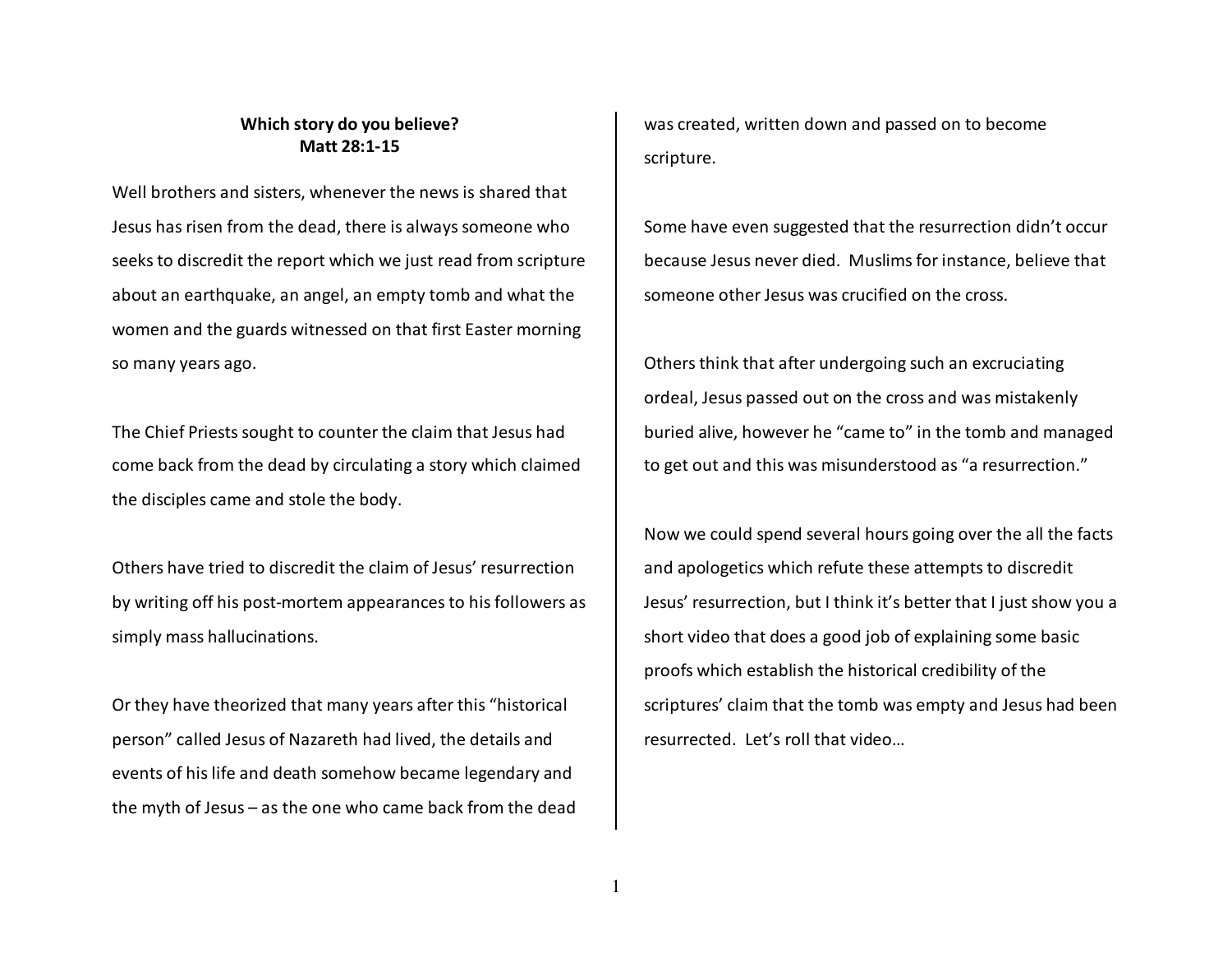Ok brothers and sisters, it is certainly good to know that what we are reading in scripture about Jesus' resurrection is backed up by the evidence of early testimony, eyewitness testimony, embarrassing details, excruciating testimony, expected testimony, and extra-biblical testimony.

And now that you know about this, you are better equipped to respond to someone who is questioning why you wouldbelieve this or attempting to discredit the good news that Jesus is alive.

However, brothers and sisters, responding to such criticism or skepticism with these arguments - only addresses the surface issue.

It's important to realize that attempts to discredit Jesus' resurrection come from what is going on internally, inside of someone, in their spirit. It's not simply because they are struggling with a lack of compelling arguments for it.

Proverbs 4:23 says *"above all else guard your heart, for everything you do flows from it"*

So as this scripture passage says - the core of who we are, the essence of who we are, is known as our "heart" and it directs how we live, think, feel and believe. So, any attempt to discredit the resurrection of Jesus reveals a great deal about the heart of someone who would do so.

Take the Chief Priests for example, what does their action reveal about their hearts, about what they believed?

Well, they believed that they were the religious leaders of God's people – but ironically they didn't really believe in God.

They did believe however in the religious system that they operated, which gave them power and status and wealth and influence with the Romans. But through his life and ministry Jesus had exposed what they believed. He had revealed their spiritual emptiness and their hypocrisy as leaders.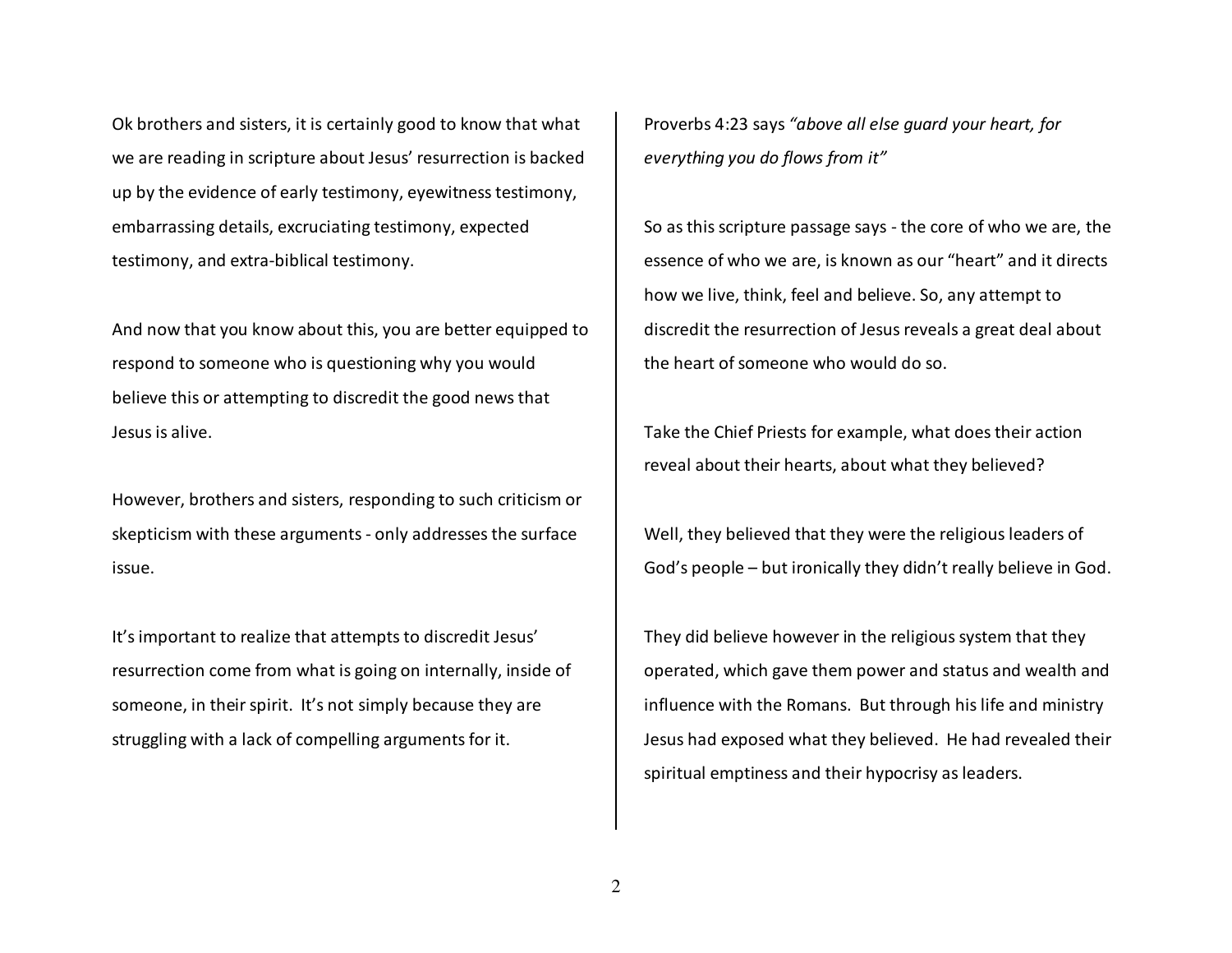And Jesus had also claimed to be the messiah, the promised deliverer of Israel – the one who would come and lead the nation back to God.

This all sounded good in theory and gave the common people hope, but truth be told the Chief Priests had a good thing going on as leaders and an actual messiah would only serve to take away their power and status.

So, reports of Jesus resurrection would have confirmed his status as messiah with the people and completely undermined their position.

Yes in theory they served God, but to have the bonafide Son of God alive… after they had crucified him, the people following Him and not them – not good! Their party would be over.

So they need to discredit the resurrection report… "*Let's tell everyone the disciples stole the body"* because their hearts believed in religion as a means to power and position.

Now what about the soldiers who witnessed the events but changed their story to agree with the Chief Priests? What do their actions reveal about their hearts?

They experienced the earthquake, saw the angel appear and move the stone, they were overcome with holy terror and passed out…but yet they are willing to lie about having fallen asleep on the job and admit that a bunch of backwater fisherman managed to get past them to steal a body.

This kind of dereliction of duty for a Roman soldier was punishable by death.

But… we are not dealing with noble soldiers who hearts believe in duty, in honor, or in the ideals of the Roman Empire. No these soldiers are likely disillusioned recruits, or mercenaries. *"Join the Roman army they said, see the world they said, find glory and honor they said…but we're stuck in this country having to babysit the Jews who are always getting stirred up about some ridiculous religious controversy and now we're guarding a dead body! What in this for us?"*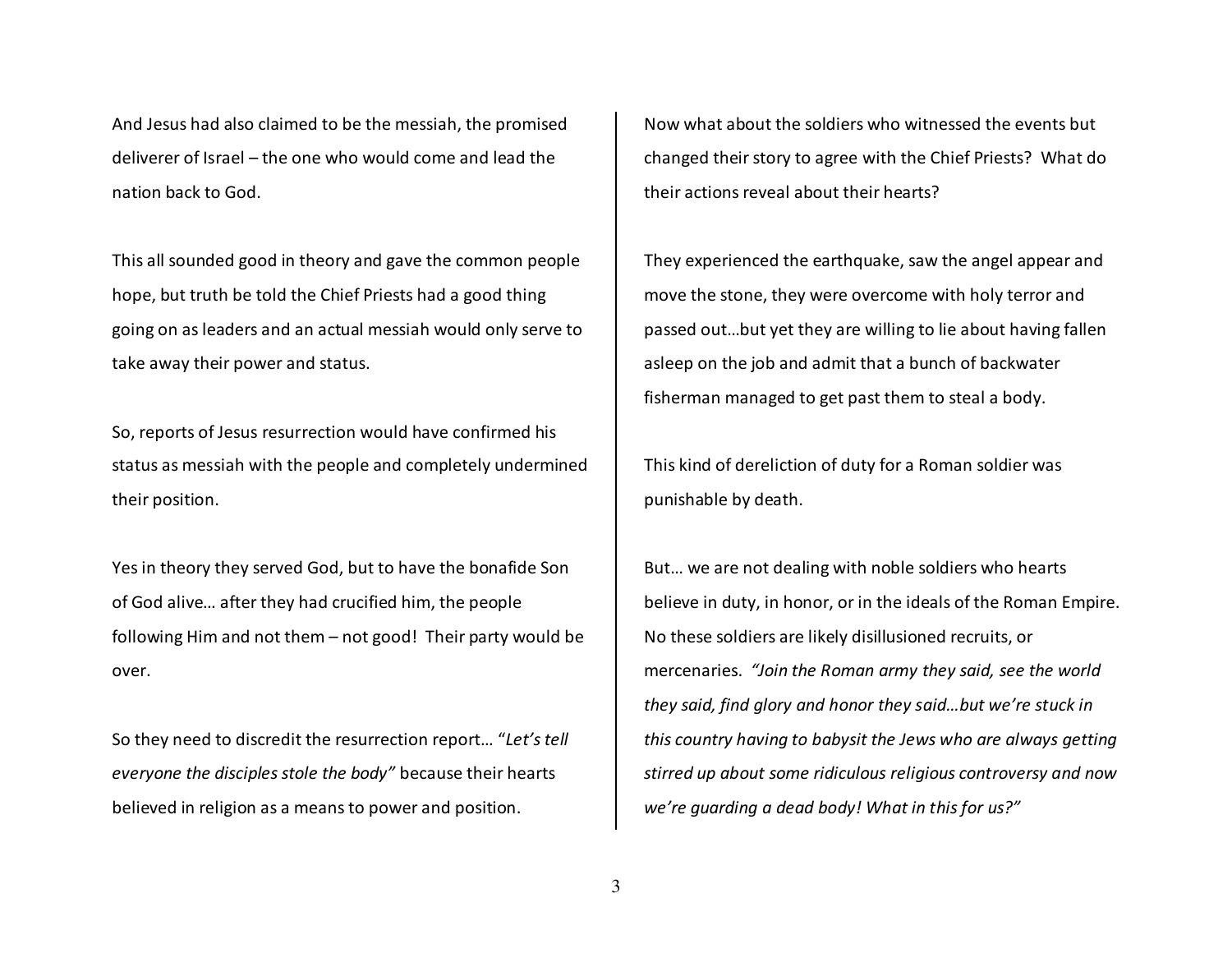"*But wait – you'll pay us how much? Ok, sure we fell asleep and the body was stolen!"* 

So they agree to discredit the resurrection report because they saw a chance to profit from it, their hearts believed in money – because that's what makes the world go 'round.

And what about those who over the centuries have tried to discredit the resurrection report with hallucination or myth theories? What's going on in their hearts?

Well brothers and sisters, hallucinations and myths are not things of substance or reality, they are fantasies, wishful thinking, and they can't really do much for you in the real world. So, anyone who would discredit the resurrection as a myth or hallucination is someone who believes that reality is only what you can see, touch, taste and measure… anything beyond that meaningless and does not exist.

For such people death is truly the end – there's nothing beyond biological life. They pride themselves on being stark realists who don't need religion as a crutch or live their life by superstitions; they can face the cold hard truth – *"coming back from the dead! Nonsense – the world runs according to the laws of science, when you are dead you are dead and you stay dead - that's all there is – get over it."*

Their hearts are full of a material, pragmatic stoicism that refuses to be coddled by believing in how you wished things had turned out instead facing reality.

And others who would discredit the resurrection as a fantasy feel they in some way have been let down by religion.

They used to believe that there is something more to life, that there was a God… but then something bad happened and to use a popular phrase – *I can't believe that if a good godexisted - that he would let so many bad things happen in this world…* and they assume it was all just be a fantasy.

And so they need to discredit, or deflect the resurrection by passing it off as the psychological projections of weak minded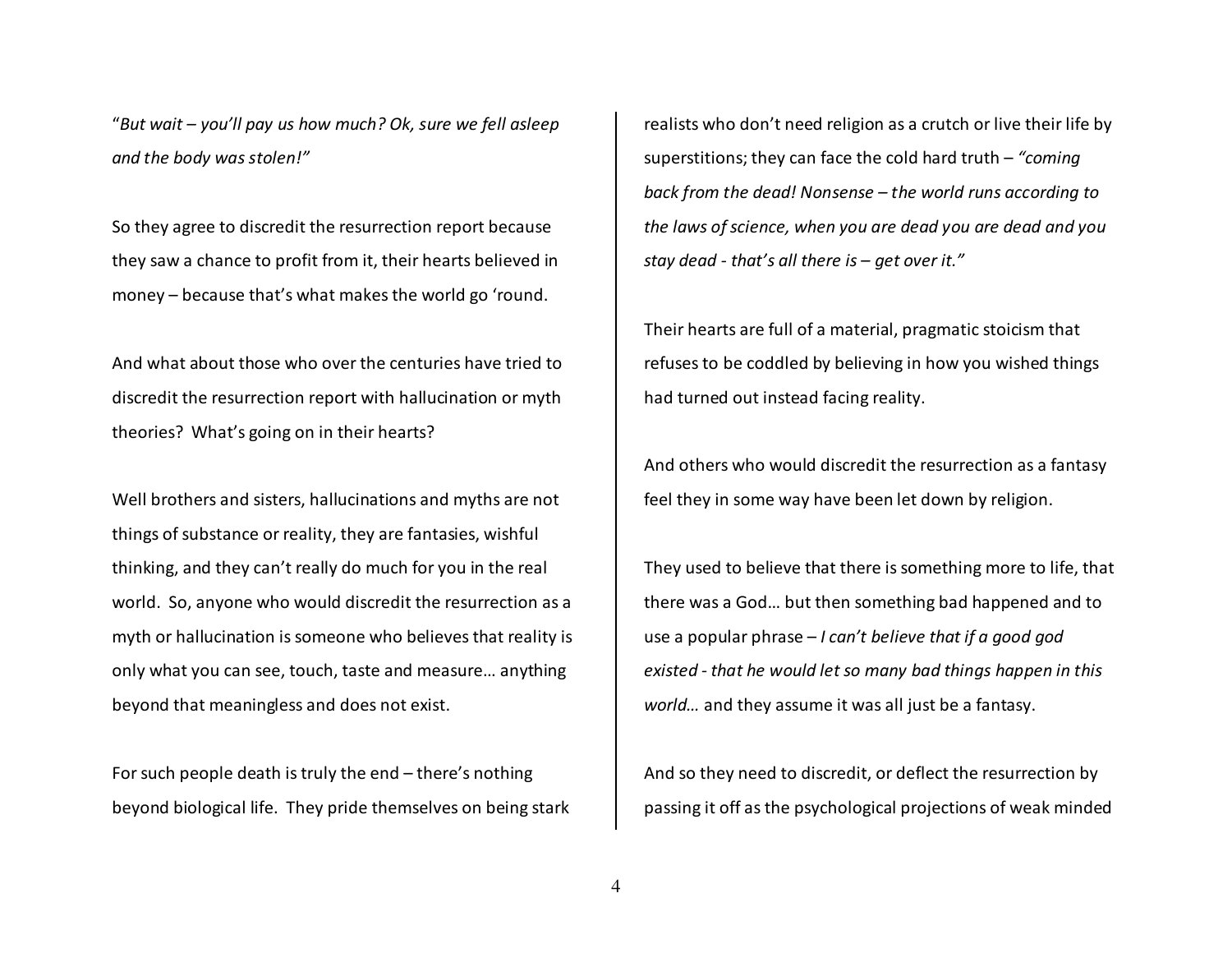or superstitious people who need a little extra to cope with life – because their hearts are full of cynicism and bitterness…

And what about those, like Muslims, who don't actuallybelieve Jesus was crucified, what's going on in their hearts?

Well they are willing to believe that Jesus was a prophet who spoke for God, but in their hearts they can't believe that a mighty and powerful God would allow one of his prophets, let alone someone considered to be His Son, to suffer such a humiliating death which was reserved for the lowest of criminals!

God is too holy and powerful for that, and death by crucifixion would make God weak – thus no resurrection because there was never any death.

So you see brothers and sisters – hearing the report of what happened at the tomb on that Sunday morning always stirs up whatever is in our hearts. The Resurrection always initiates some sort of reaction.

Try it out on some one you know – go up to them and ask them what they think about Jesus' resurrection? I guarantee you it will produce some sort of reaction.

But… right now it's about you and I!

This morning we have heard the report about the earthquake, the angel, the empty tomb – what's our reaction? What's going on in our hearts?

Brothers and sisters if we examine our hearts – and we find this report a bit disturbing because if it is true… and Jesus really is the Son of God and has put a claim on my allegiance… then perhaps what is in your heart is similar to the religious leaders.

You like being power, in control of your own life. You've got a good thing going on – sure religion is all right in a pragmatic sense - for those times in life when you need a little something extra, but you're not too keen on having a risen Lord who calls for your allegiance and obedience on a daily basis!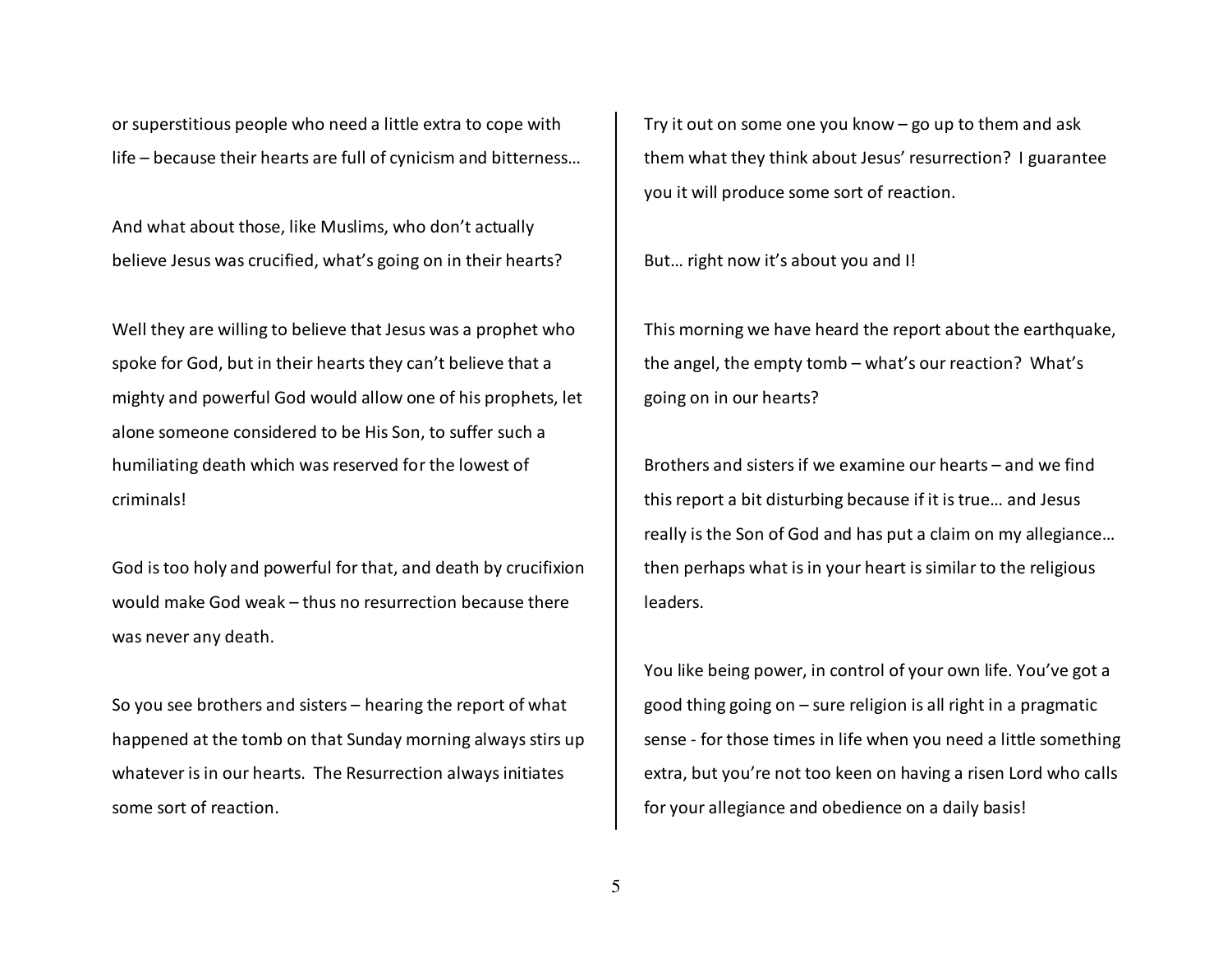Or maybe you're like the soldiers – you know something drastic has happened, that much is obvious lots of people are all worked up about it – but you are not exactly sure why??

The tomb is empty that is for certain, but this holds no significance for us because our heart is full of ourselves; and to be honest an empty tomb isn't what we are looking for at the moment - unless you can show me what is in it for me…

Like how it can make me happy, or improve my wellness or help me prosper at my work, or make my marriage and family life better and keep my kids out of trouble…

Show me how this benefits me - and then I'll say *"Christ is risen indeed!"* 

Or perhaps when we hear about the resurrection and we think "*why couldn't that kind of miraculous power have beenaround in my life when I needed it most….why doesn't God come down and fix things in our world today the way He came down and supposedly brought Jesus back to life?"* 

And this reveals that our hearts are full of hurt and bitterness and cynicism…

Or maybe when we hear about the resurrection we're relieved that all the gory unpleasant details of Good Friday are finally over - now we're at the 'nice and happy' resurrection part of the Easter celebration!

Because while we do believe that Jesus is the Son of God, and that He died on the cross – it's a bit hard for us to fully embrace that Christ's victory was achieved through such shame and humiliation and suffering – because that might mean that any victory in our own life must come about through shame and humiliation and suffering and that's not what the follower of a mighty powerful God should endure…

So brothers and sisters, as I said - the resurrection report always produces some sort of reaction. What sort of reaction is it producing in our hearts this morning?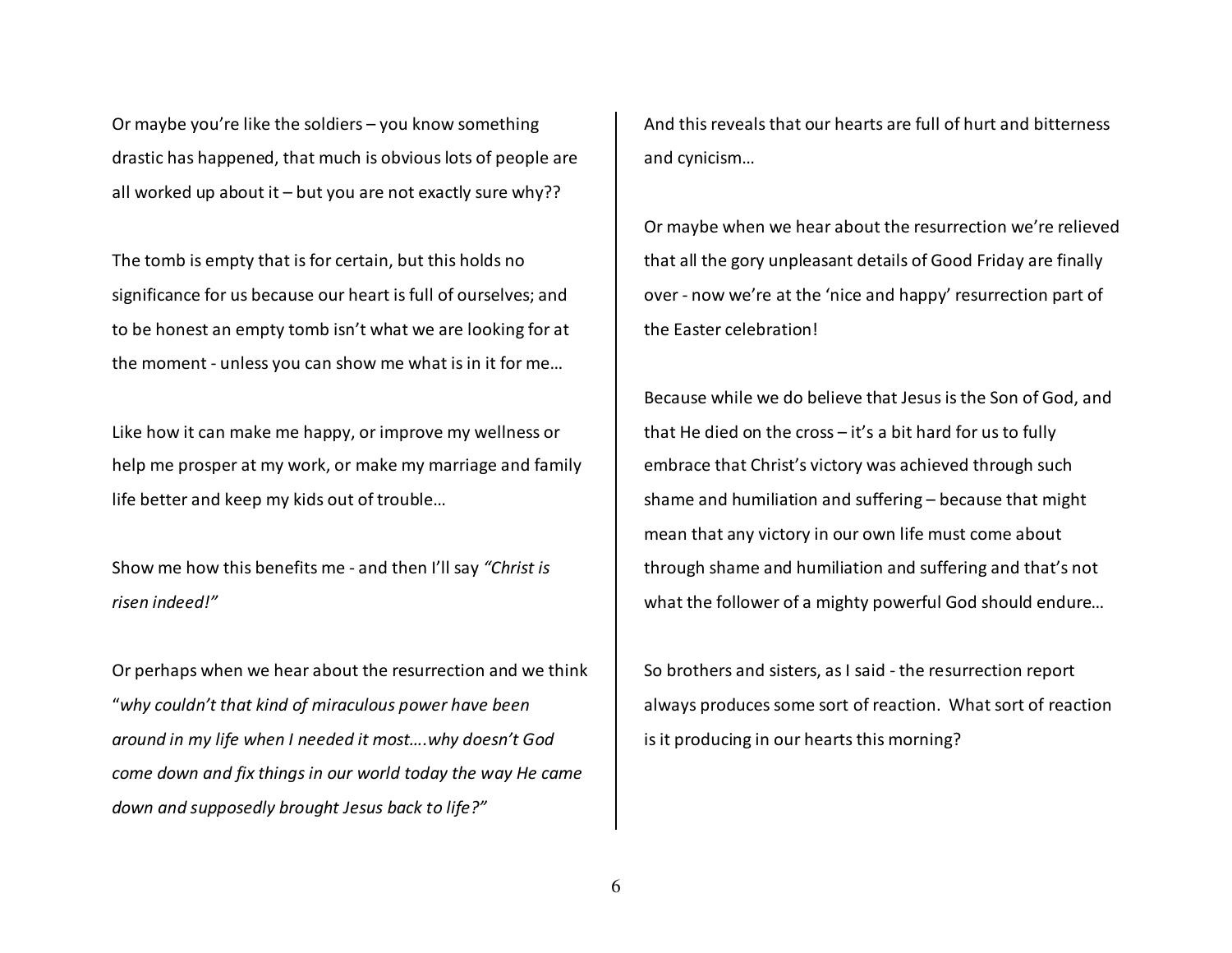Are we more likely to discredit it, downplay it, dismiss it… or does it answer a longing that is in our heart?

Does it fan into flame the smoldering embers of faith, does it confirm what you've barely dared to wish for all along… but now you know and see is true?

Brothers and sisters, look at the women in the resurrection story and ask yourself – why were they going to the tomb?

Christ was dead; he had been wrapped in linen and buried. The entrance to the tomb was blocked by a large rock and it had sealed and it was guarded by soldiers.

Why were they going to the tomb?

Brothers and sisters, in their hearts they believed that somehow something would happen that would allow them to get past these obstacles so they could anoint Jesus' body.

And in that anointing express their belief that there was a life to come, that on the last day there would be a resurrection to life. Martha had confessed to Jesus in John 11:24 when her brother Lazarus had died; *"I know he will rise again in the resurrection at the last day."* 

So the women go to the tomb to express the faith in their hearts that there is life after death - not quite certain how it will all play out, but they go anyway.

And when they arrive they experience the earthquake, they see the angel, they witness the empty tomb and it confirms what they believe in their hearts is possible!

In spite of the reality they had seen and experienced… Jesus had been resurrected back to life- He was alive!

And they are rewarded for their obedience and their belief.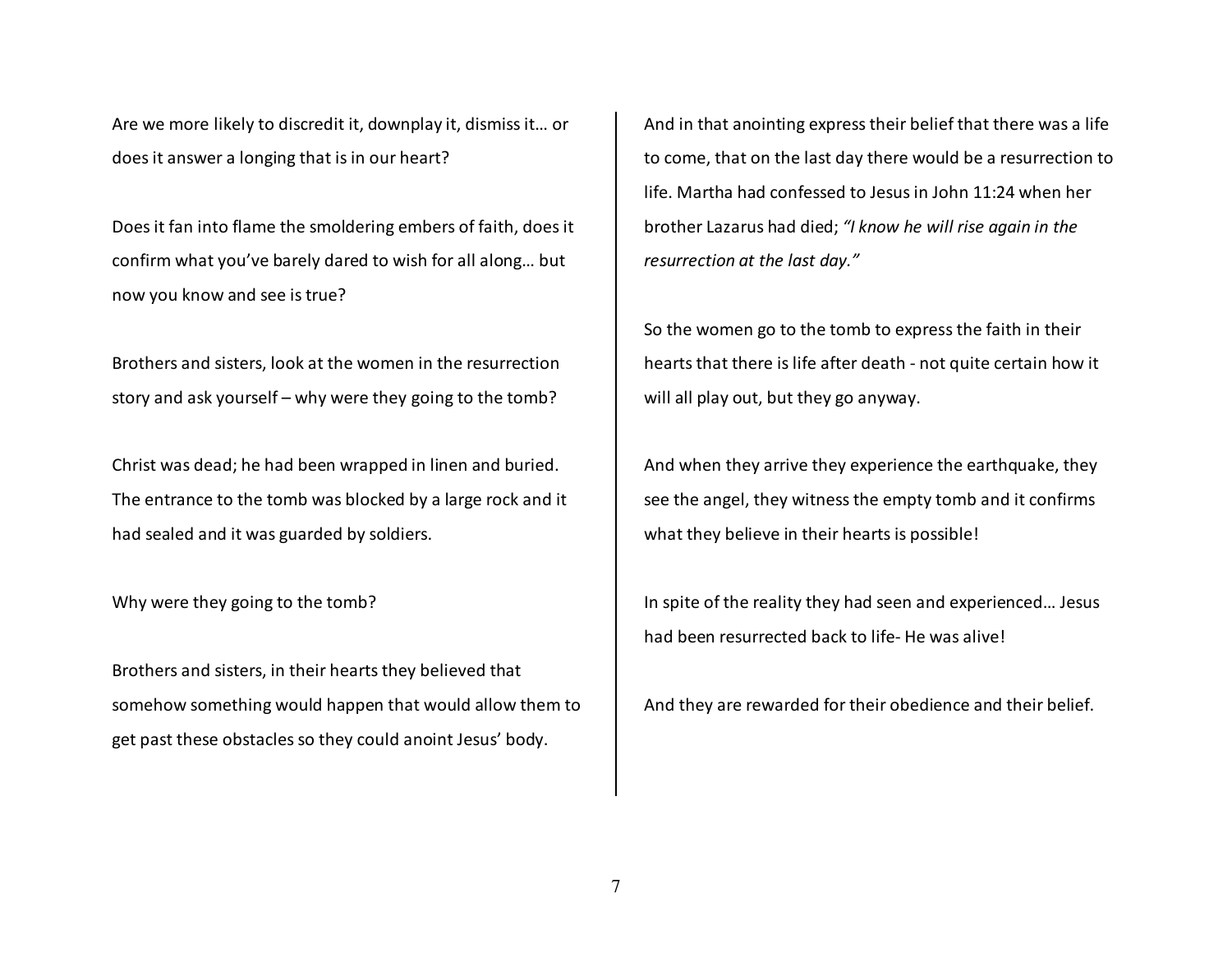Jesus himself comes to them and greets them and confirms that they should go and report the resurrection to His disciples.

So what do we learn from all this?

Brothers and sisters - how you react to the resurrection report and what you get out of it…and whether or not you see will the risen Jesus is determined by what is already in your heart.

So what I want to encourage you not to just guard your heart – but consider *changing* your heart, so that your heart responds to the resurrection report… in faith and belief.

This kind of change of heart is what movie makers and authors call "suspension of disbelief".

When you go see a Marvel super-hero movie, or when you read Lord of the Rings, you suspend what you believe to be real, and allow yourself to enter into the world in which the movie and the novel takes place – where magic can happen, where there are elves and orcs and rings of power and infinity stones.

Brothers and sisters, the resurrection report is an invitation to suspend whatever disbelief, self-centeredness, bitterness or cynicism is in your heart and instead enter into the world of the story of scripture.

And in this story Easter Sunday is the crucial and decisive victory for God in his plan to overcome death, and to work in the lives of individuals to overcome the consequences of sin and evil and bring new life instead - for the sake of this world.

And if you suspend your disbelief often enough, and enter into the world of the Scriptures on a regular basis, pretty soon you'll find that what is in your heart - is changing for real!

And the scriptures are not just a story anymore…they have become a true story, they have become THE story and you realize that you have a part to play in it.